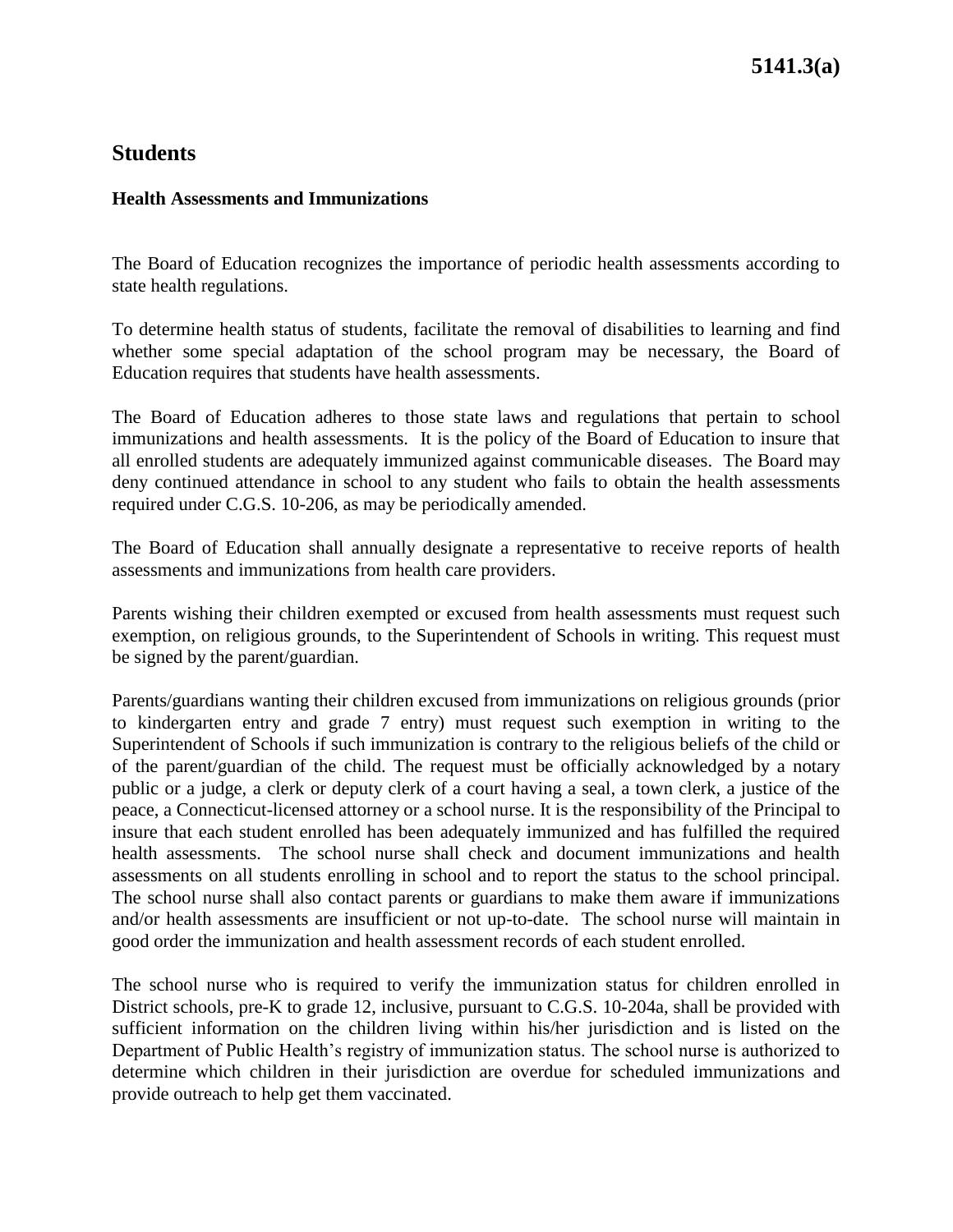### **Health Assessments and Immunizations** (continued)

Students born in high risk countries and entering school in Connecticut for the first time, should receive either TST (tuberculin skin test) or IGRA (interferon-gamma release assay). Any individual found to be positive shall have an appropriate medical management plan developed that includes a chest radiograph. Students not already known to have a positive test for tuberculosis should be tested if they meet any of the risk factors for TB infection, as described in the administrative regulations accompanying this policy.

No record of any student's medical assessment may be open to the public.

As required, the District will annually report to the Department of Public Health and to the local health director the asthma data, pertaining to the total number of students per school and for the district, obtained through the required asthma assessments, including student demographics. Such required asthma diagnosis shall occur at the time of mandated health assessment at the time of enrollment, in either grade six or seven, and in either grade nine or ten. Such asthma diagnosis shall be reported whether or not it is recorded on the health assessment form, at the aforementioned intervals. The District, as required, will also participate in annual school surveys conducted by the Department of Public Health pertaining to asthma.

(cf. 5111 - Admission) (cf. 5141.31 - Physical Examinations for School Programs) (cf. 5125 - Student Records) (cf. 5125.11 - Health/Medical Records – HIPAA) (cf. 5141 - Student Health Services)

Legal Reference: Connecticut General Statutes

10-204a Required immunizations (as amended by PA 15-174 and PA 15- 242)

10-204c Immunity from liability

10-205 Appointment of school medical adviser

10-206 Health assessments

10-206a Free health assessments

10-207 Duties of medical advisors

10-208 Exemption from examination or treatment

10-208a Physical activity of student restricted; board to honor notice

10-209 Records not to be public. Provision of reports to schools.

10-212 School nurses and nurse practitioners

10-214 Vision, audiometric and postural screenings. When required. Notification of parents re defects; record of results.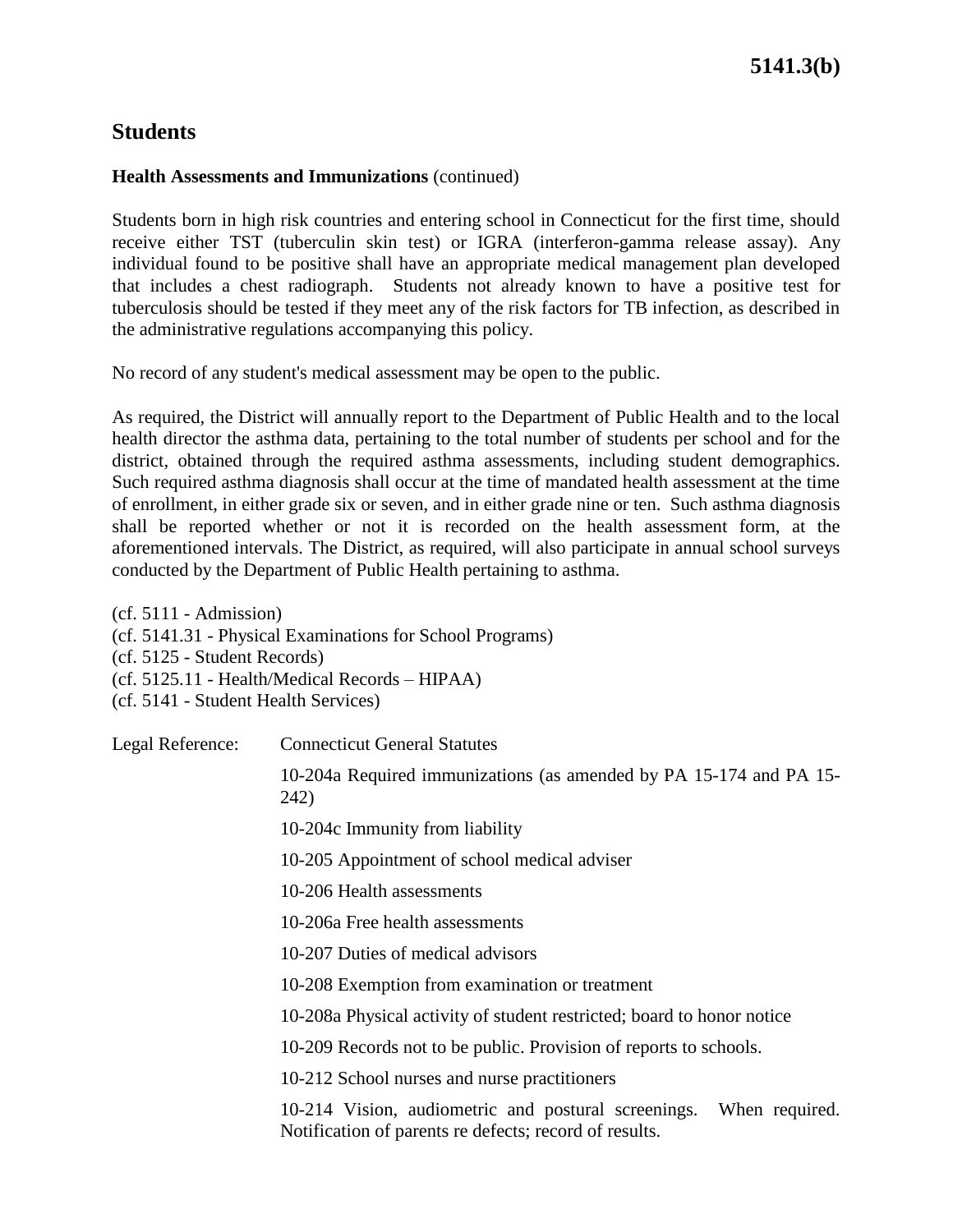#### **Health Assessments and Immunizations**

Legal Reference: Connecticut General Statutes (continued) Department of Public Health, Public Health Code, 10-204a-2a, 10-204a-3a, 10-204a-4 Section 4 of P.A. 14-231 20 U.S.C. Section 1232h, No Child Left Behind Act Federal Family Educational Rights and Privacy Act of 1974 (section 438 of the General Education Provisions Act, as amended, added by section 513 of P.L. 93-568, codified at 20 U.S.C. 1232g) 42 U.S.C. 1320d-1320d-8, P.L. 104-191, Health Insurance Portability and

Accountability Act of 1996 (HIPAA)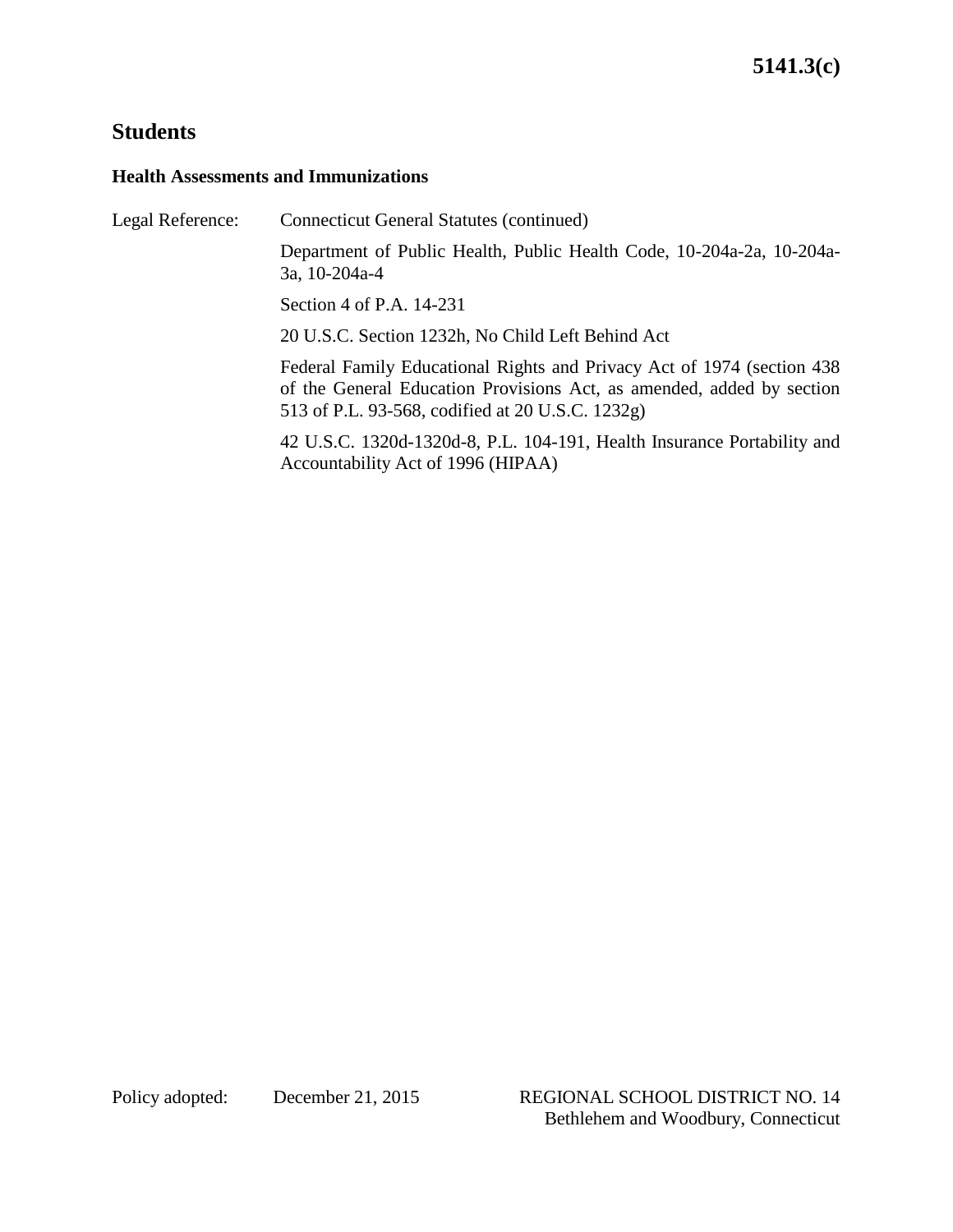#### **Health Assessments and Immunizations**

In accordance with Connecticut General Statutes 10-206, as amended, 10-204a, and 10-214, the following health assessment procedures are established for students in the district:

- 1) Proof of immunization shall be required prior to school entry. A "school-aged child" also includes any student enrolled in an adult education program that leads to a high school diploma. This immunization verification is mandatory for all new school enterers and must include complete documentation of those immunizations requiring a full series. A required immunization record includes:
	- **a) For initial entry into school for kindergarten, regular and special education preschool programs, grades 1-6:**
		- 4 doses of DTP/DTaP vaccine (Diphtheria Pertussis Tetanus). At least one dose is required to be administered on or after the  $4<sup>th</sup>$  birthday for children enrolled in school at kindergarten or above. Students who start the series at age 7 or older need a total of 3 doses.
		- 3 doses of either trivalent oral polio vaccine (TOPV) or inactivated polio vaccine (IPV) with at least one dose of polio vaccine administered on or after the 4th birthday and before school entry. (This then usually results in 4 doses in total.)
		- 2 doses of MMR vaccine (measles, mumps and rubella). One dose at one (1) year of age or after and a second dose, given at least twenty-eight (28) days after the first dose, prior to school entry in kindergarten through grade twelve (12) OR disease protection, confirmed in writing, by a physician, physician assistant or advanced practical registered nurse that the child has had a confirmed case of such disease based on specific blood testing conducted by a certified laboratory. One dose on or after the child's first birthday for enrollment in preschool.
		- 3 doses of Hepatitis B vaccine (HBV) or has had protection confirmed in writing by a physician, physician assistant or advanced practice registered nurse based on specific blood testing by a certified laboratory.
		- 1 dose of Hib (Hemophilus Influenza type b) given on or after the first birthday, is required of all school children who enter school **prior to their fifth birthday** or had a laboratory confirmed infection at age 24 months or older, confirmed in writing by a physician, physician assistant or advanced practice registered nurse. Children five and older do not need proof of Hib vaccination.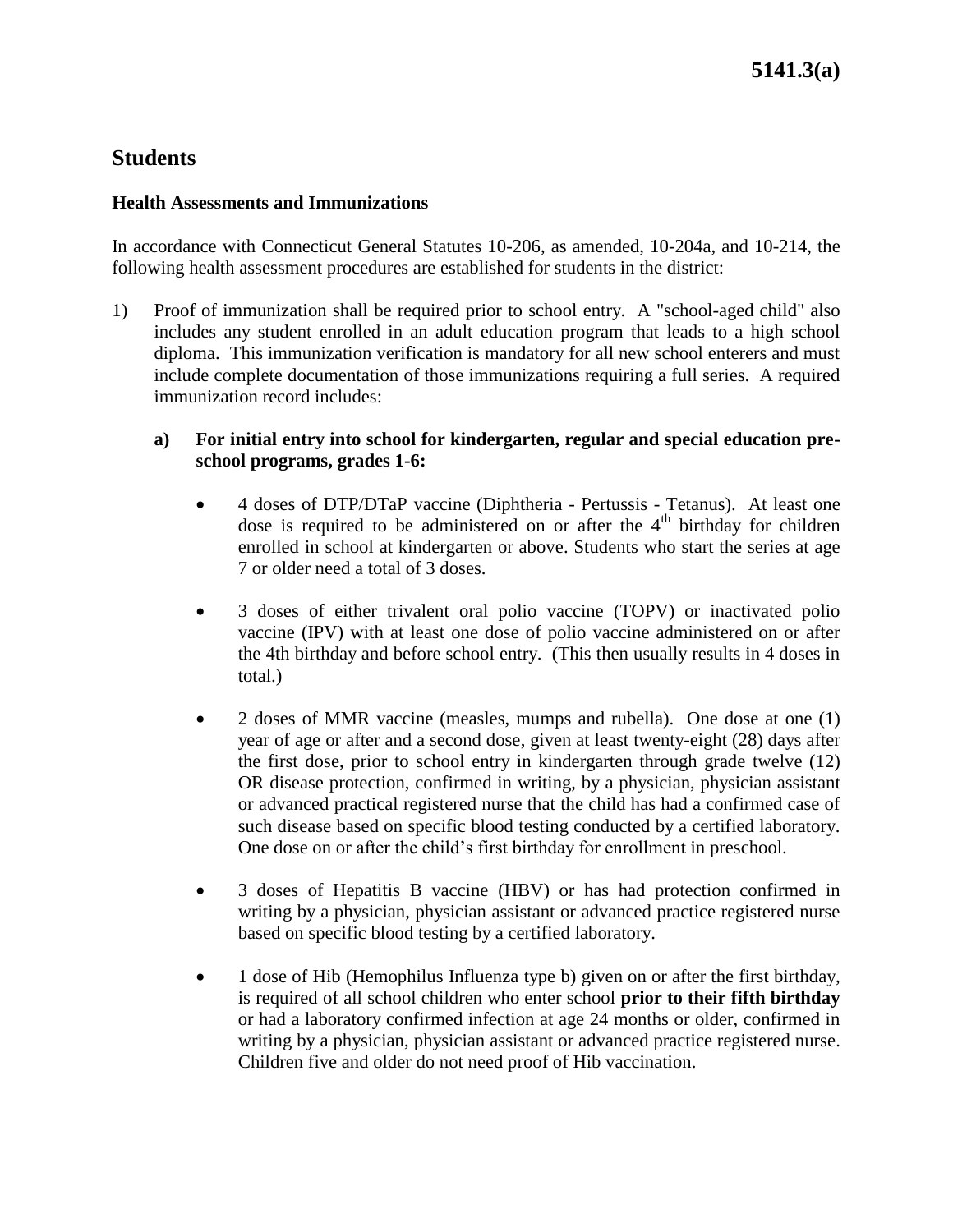**Health Assessments and Immunizations** (continued)

- **a) For initial entry into school for kindergarten, regular and special education preschool programs, grades 1-6:** (continued)
	- Varicella (Chickenpox) Immunity
		- (i) 1 dose on or after the  $1<sup>st</sup>$  birthday or must show proof of immunity to varicella (chickenpox) for entry into licensed pre-school programs and kindergarten; or on or after August 1, 2011 for entry into kindergarten two (2) doses shall be required, given at least three (3) months apart, the first dose on or after the  $1<sup>st</sup>$  birthday.
		- (ii) Proof of immunity includes any of the following:
			- Documentation of age appropriate immunizations considered to be one dose administered on or after the student's first birthday (if the student is less than 13 years old) or two doses administered at least 30 days apart for students whose initial vaccination is at thirteen years of age or older.
		- Note: The National Advisory Committees on Immunization Practices (ACIP) changed the recommendation for routine vaccination against chicken pox (Varicella) from a single dose for all children beginning at 12 months of age to two doses, with the second dose given just prior to school entry. The ACIP also recommends that all school-aged children, up to 18 years of age, who have only had a single dose of Varicella vaccine to be vaccinated with a second dose.
			- Serologic evidence of past infection, confirmed in writing by a physician, physician assistant or advanced practice registered nurse based on specific blood testing by a certified laboratory, or
			- Statement signed and dated by a physician, physician assistant or advanced practice registered nurse indicating a child has already had varicella (chickenpox) based on diagnosis of varicella or verification of history of varicella. (Date of chickenpox illness not required)
		- (iii) All students are required to show proof of immunity (see above) to Varicella for entry into  $7<sup>th</sup>$  grade.
		- Note: The Connecticut Department of Public Health has indicated that a school-aged child, 13 years of age or older, will only be considered fully immunized if he/she has had two doses of the Varicella vaccine, given at least 4 weeks apart.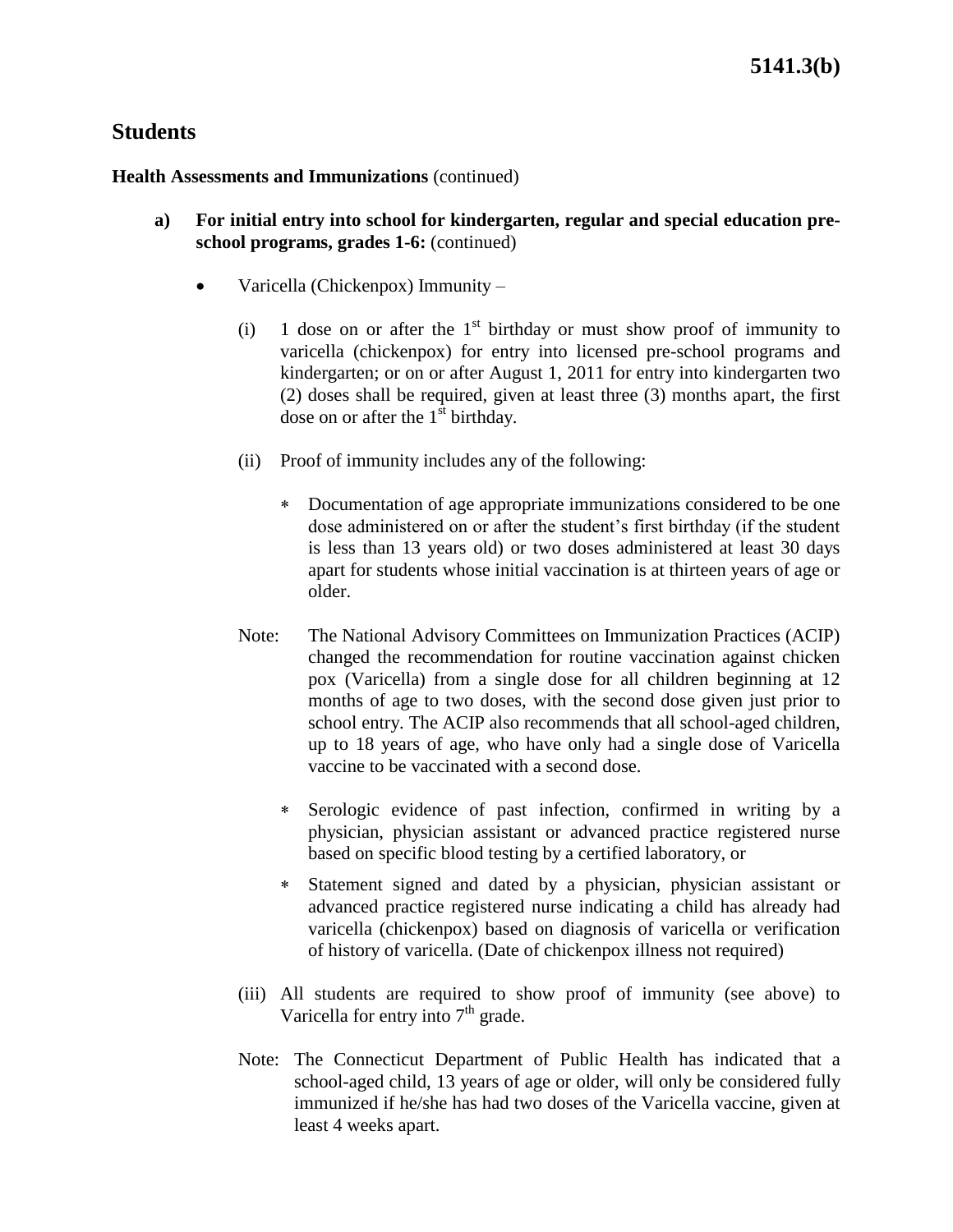**Health Assessments and Immunizations** (continued)

- **a) For initial entry into school for kindergarten, regular and special education preschool programs, grades 1-6:** (continued)
	- Hepatitis A Requirement for PK and K for children born on or after January 1, 2007, is enrolled in preschool or kindergarten on or after August 1, 2011.
		- (i) Two (2) doses of hepatitis A vaccine given at least six (6) months apart, the first dose given on or after the child's first birthday; or
		- (ii) Has had protection against hepatitis A confirmed in writing by a physician, physician assistant or advanced practice registered nurse based on specific blood testing by a certified laboratory.
	- Influenza Requirement for PK.
		- (i) Effective January 1, 2012 and each January 1 thereafter, children aged 24- 59 months enrolled in preschool are required to receive at least one (1) dose of influenza vaccine between August 1 and December 31 of the preceding year (effective August 1, 2011).
		- (ii) Children aged 24-59 months who have not received vaccination against influenza previously must be given a second dose at least twenty-eight (28) days after the first dose.
	- Pneumococcal Disease Requirement for PK and K
		- (i) Effective August 1, 2011 all students born on or after January 1, 2007, enrolled in PK and K who are less than five (5) years of age must show proof of having received one (1) dose of pneumococcal conjugate vaccine on or after the student's first birthday.
		- (ii) An individual shall be considered adequately protected if currently aged five (5) years or older.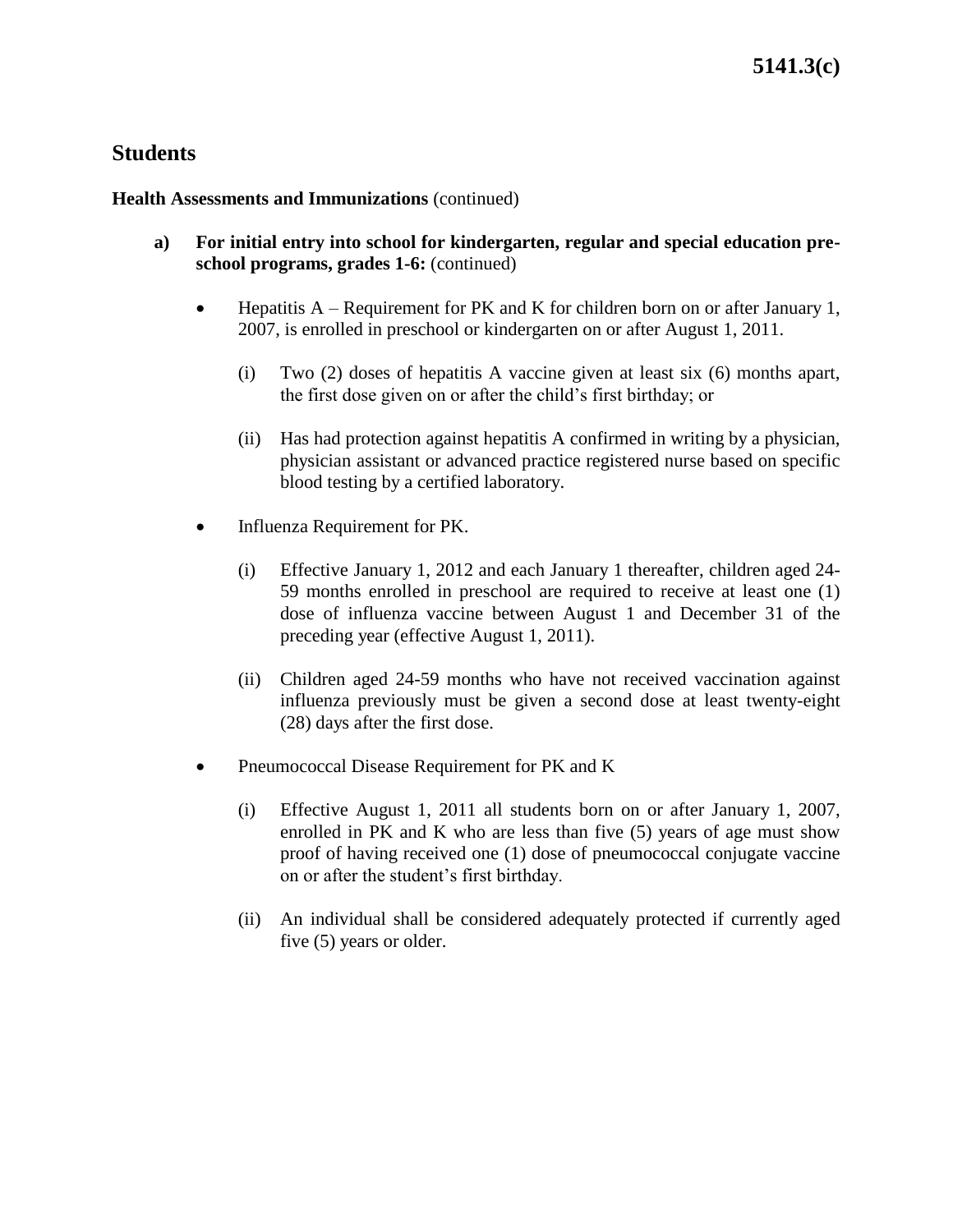### **Health Assessments and Immunizations** (continued)

### **b**) **For entry into seventh** ( $7<sup>th</sup>$ ) grade:

All students in grades K-12 are required to show proof of 2 doses of measles, mumps, rubella vaccine at least 28 days apart with the first dose administered on or after the first  $(1<sup>st</sup>)$  birthday, or laboratory confirmation of immunity confirmed in writing by a physician, physician assistant or advanced practice registered nurse.

Proof of having received 2 doses of measles-containing vaccine.

In those instances at entry to seventh grade, where an individual has not received a second dose of measles contained vaccine, a second dose shall be given. If an individual has received no measles containing vaccines, the second dose shall be given at least 4 weeks after the first. (Students entering  $7<sup>th</sup>$  grade must show proof of having received 2 doses of measles-containing vaccine)

- Proof of Varicella (Chickenpox) Immunity.
	- (i) On or after August 1, 2011, two doses, given at least three (3) months apart, the first dose on or after the individual's first  $(1<sup>st</sup>)$  birthday and before the individual's thirteenth  $(13<sup>th</sup>)$  birthday or two doses given at least twenty-eight (28) days apart if the first dose was given on or after the individual's thirteenth  $(13<sup>th</sup>)$  birthday, or
	- (ii) Serologic evidence of past infection, or
	- (iii) A statement signed and dated by a physician, physician assistant, or advanced practice registered nurse indicating that the child has already had varicella (chickenpox) based on family and/or medical history. (Date of chickenpox illness not required)
- Proof of at least three doses of Hepatitis B vaccine or show proof of serologic evidence of infection with Hepatitis B.
- Proof of Diphtheria-Pertussis-Tetanus Vaccination (Adolescent Tdap Vaccine Requirement for Grade 7 Students)
	- (i) On or after August 1, 2011, an individual eleven (11 years of age or older, enrolled in the seventh  $(7<sup>th</sup>)$  grade, shall show proof of one (1) dose of diphtheria, tetanus and pertussis containing vaccine, (Tdap booster) in addition to completion of the recommended primary diphtheria, tetanus and pertussis containing vaccination series unless: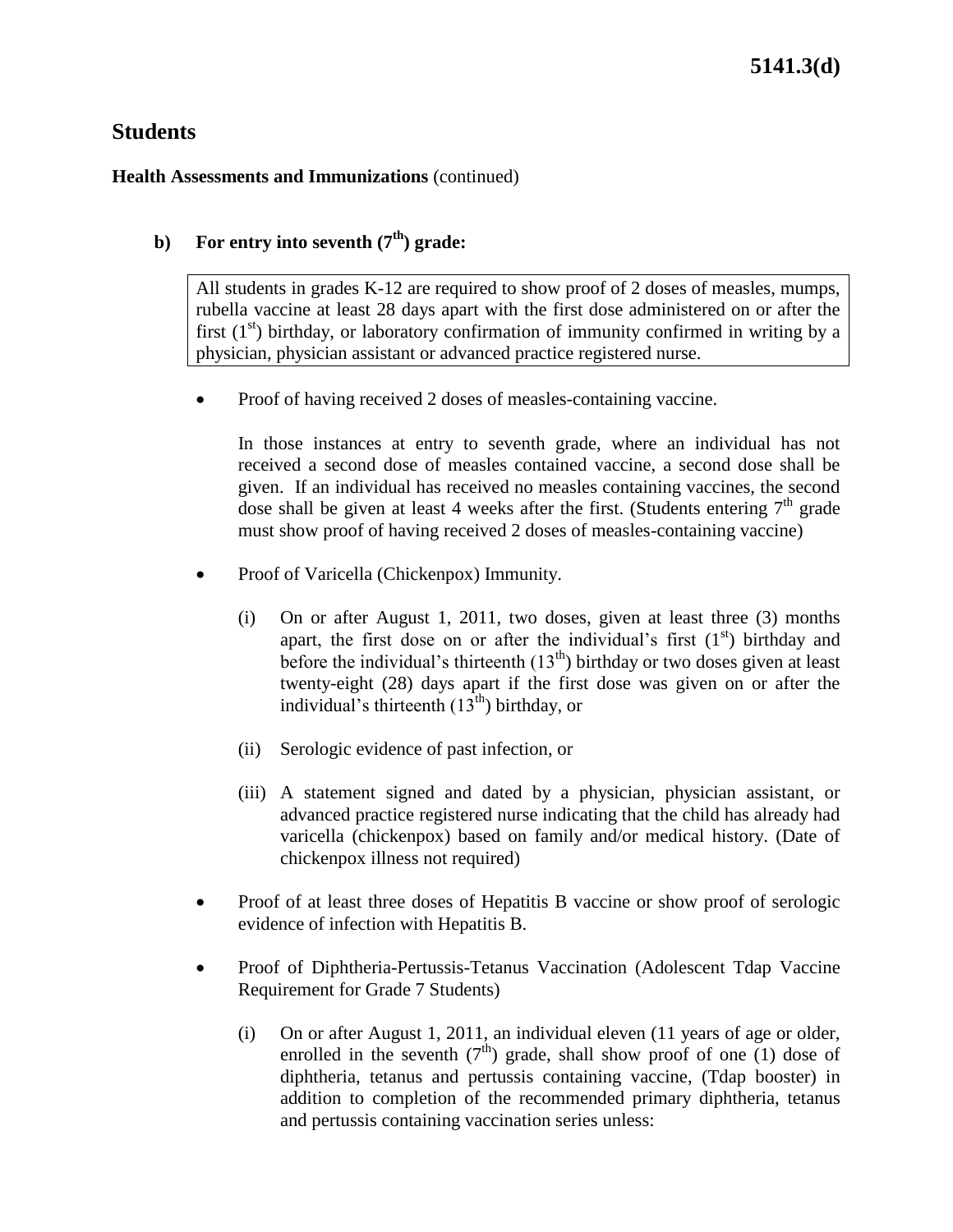### **Health Assessments and Immunizations** (continued)

- **b**) **For entry into seventh**  $(7<sup>th</sup>)$  **grade -** (continued)
	- Proof of Diphtheria-Pertussis-Tetanus Vaccination (Adolescent Tdap Vaccine Requirement for Grade 7 Students) (continued)
		- (ii) Such individual has a medical exemption for this dose confirmed in writing by a physician, physician assistant or advanced practice registered nurse based on having last received diphtheria, tetanus and pertussis containing vaccine less than five (5) years earlier and no increased risk of pertussis according to the most recent standards of care for immunization in Connecticut (C.G.S. 19a-7f)
	- Meningococcal Vaccine (MCV4) Required for Grade 7 Students
		- (i) Effective August 1, 2011, one dose of meningococcal vaccine

### **NOTE: Students must show proof of 3 doses of Hepatitis B vaccine or serologic evidence of infection to enter eighth grade.**

- Immunization requirements are satisfied if a student:
	- (i) presents verification of the above mentioned required immunizations;
	- (ii) presents a certificate from a physician, physician assistant, advanced practice registered nurse or a local health agency stating that initial immunizations have been administered to the child and additional immunizations are in process;
	- (iii) presents a certificate from a physician stating that in the opinion of the physician immunization is medically contraindicated in accordance with the current recommendation of the National Centers for Disease Control and Prevention Advisor Committee on Immunization Practices because of the physical condition of the child;
	- (iv) presents a written statement officially acknowledged by a notary public or a judge, family support magistrate, clerk/deputy clerk or a court having a seal, a town clerk, a justice of the peace, a Connecticut-licensed attorney or a school nurse from the parents or guardian of the child that such immunization would be contrary to religious beliefs of the child or his/her parents/guardians;
	- (v) he/she has had a natural infection confirmed in writing by a physician, physician assistant, advanced practice registered nurse or laboratory.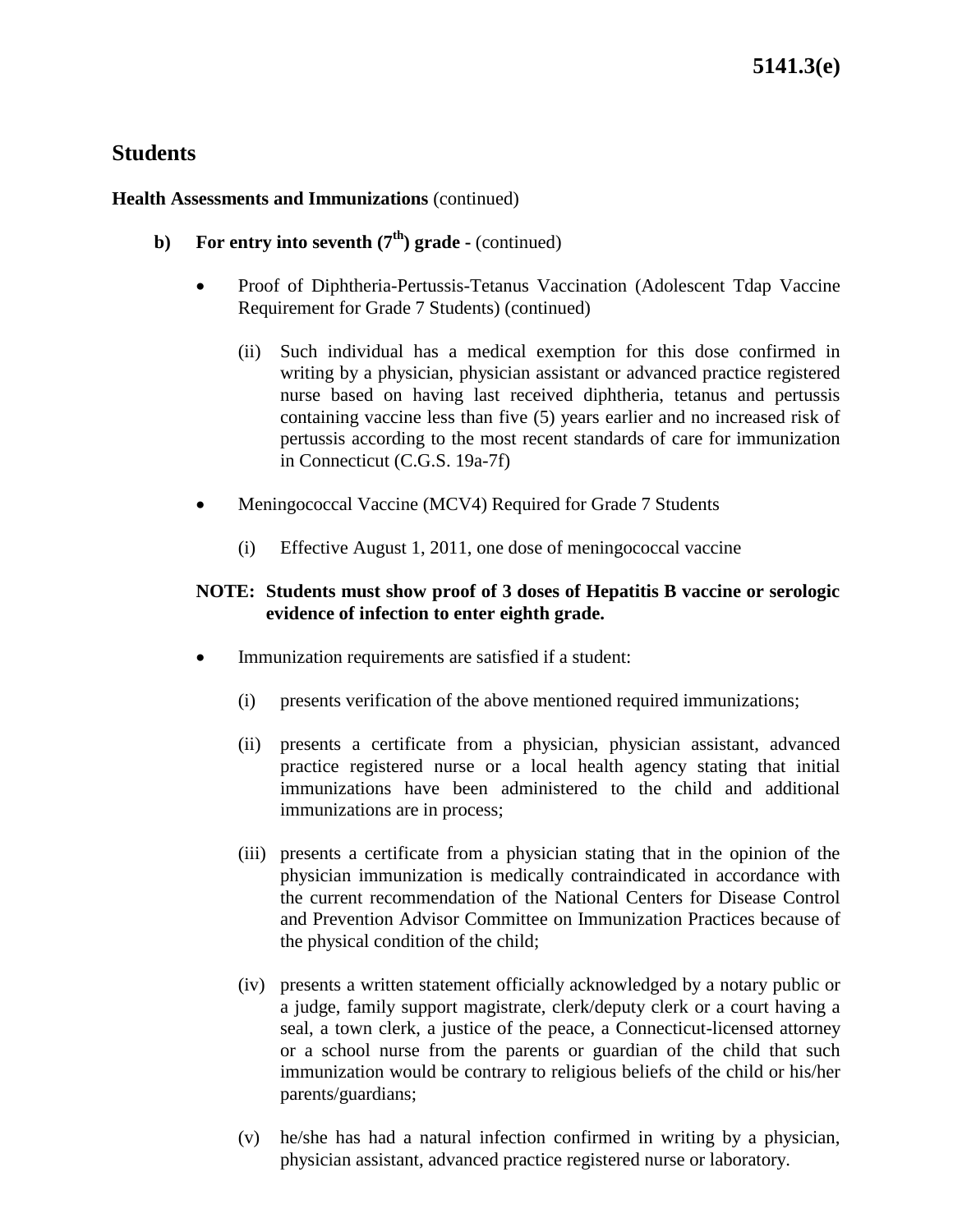### **Health Assessments and Immunizations** (continued)

Health assessment and health screening requirements are waived if the parent legal guardian of the student or the student (if he or she is an emancipated minor or is eighteen years of age or older) notifies the school personnel in writing that the parent, guardian or student objects on religious grounds. (CGS 10-204a)

Students failing to meet the above requirements shall not be allowed to attend school.

2) A physical examination including blood pressure, height, weight, hematocrit or hemoglobin, and a chronic disease assessment which shall include, but not be limited to, asthma and which must include public health related screening questions for parents to answer and other screening questions for providers and screenings for hearing, vision, speech, and gross dental shall be required for all new school enterers, and students in grade 6 and grade 9 or 10. This health assessment must be completed either prior to school entry or 30 calendar days after the beginning of school for new school enterers. This assessment must be conducted within the school year for students in grade 6 or grade 9 or 10. Parents of students in grade 6 or grade 9 or 10 shall be notified, in writing, of the requirement of a health assessment and shall be offered an opportunity to be present at the time of assessment.

The assessment shall also include tests for tuberculosis, sickle cell anemia or Cooley's anemia and test for lead levels in the blood when the Board of Education, after consultation with the school medical advisor and the local health department, determine such tests are necessary.

A test for tuberculosis, as indicated above, is not mandatory, but should be performed if any of the following risk factors prevail:

- 1. birth in a high risk country of the world (to include all countries in Africa, Asia, the former Soviet Union, Eastern Europe, Central and South America, Dominican Republic and Haiti, see list of countries in Appendix B) and do not have a record of a TST (tuberculin skin test) or IGRA (interferon-gamma release assay) performed in the United States.
- 2. travel to a high risk country staying at least one week with substantial contact with the indigenous population since the previously required examination;
- 3. extensive contact with persons who have recently come to the United States from high risk countries since the previously required examination;
- 4. contact with persons suspected to have tuberculosis; or
- 5. lives with anyone who has been in a homeless shelter, jail or prison, uses illegal drugs or has HIV infection.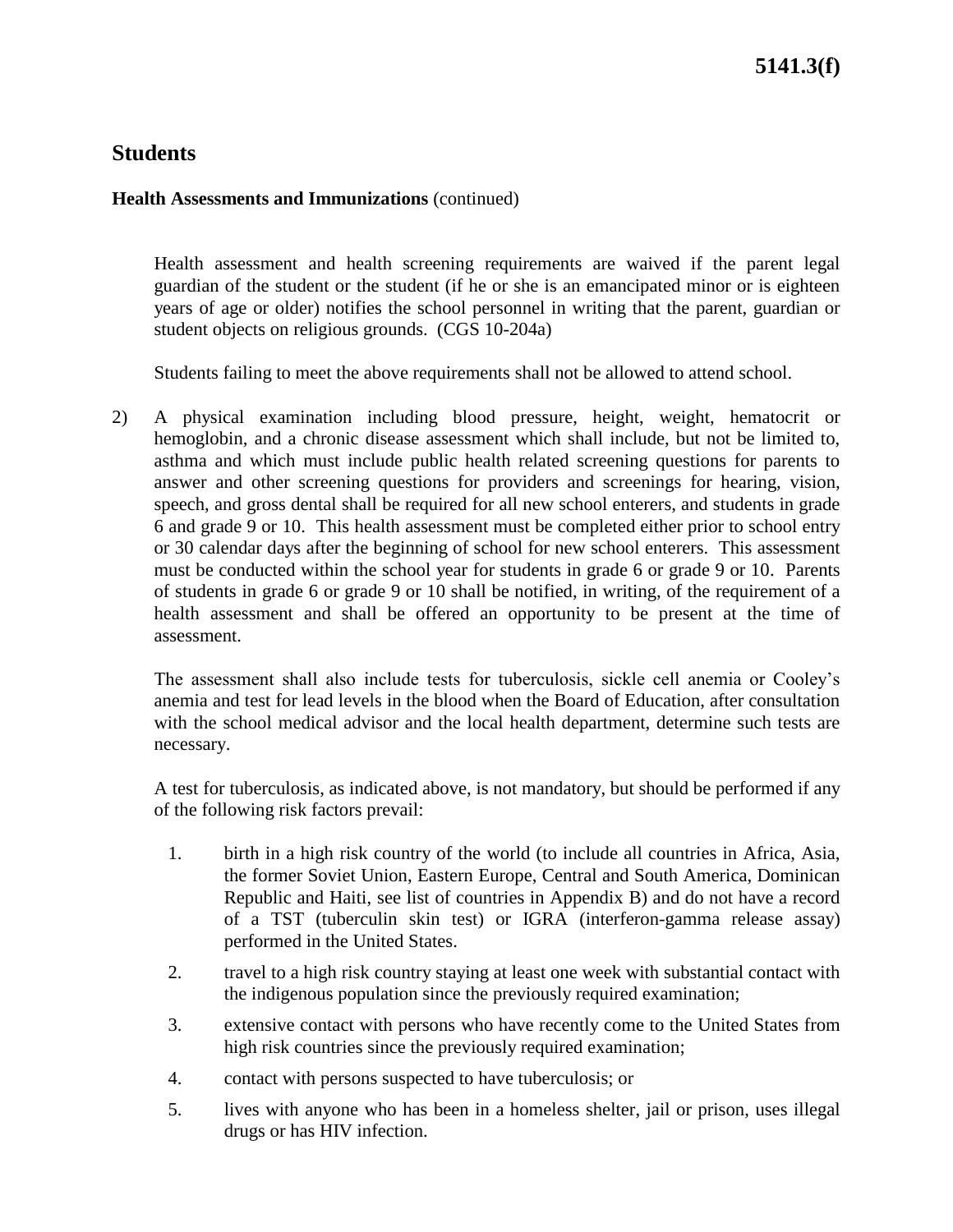#### **Health Assessments and Immunizations** (continued)

The results of the risk assessment and testing, when done, should be recorded on the State of Connecticut Health Assessment Record (HAR-3) or directly in the student's Cumulative Health Record (CHR-1).

Health assessments completed within two calendar years of new school entry or grades 6 or grade 9 or 10 will be accepted by the school system. Failure of students to satisfy the above mentioned health assessment timeliness and/or requirements shall result in exclusion from school.

#### **(\*Note: As an alternative health assessment could be held in grade 7.)**

The District shall annually report to the Department of Public Health and to the local health director the asthma data pertaining to the total number of students per school and in the district obtained through school assessments, including student demographics. Such required asthma diagnosis shall occur at the time of mandated health assessment at the time of enrollment, in either grade 6 or 7, and in either grade 9 or 10. Such asthma diagnosis shall be reported whether or not it is recorded on the health assessment form, at the aforementioned intervals.

- 3) Parents or guardians of students being excluded from school due to failure to meet health assessment requirements shall be given a thirty calendar day notice in writing, prior to any effective date of school exclusion. Failure to complete required health assessment components within this thirty day grace period shall result in school exclusion. This exclusion shall be verified, in writing, by the Superintendent of Schools or his/her designee. Parents of excluded students may request administrative hearing of a health assessment-related exclusion within five days of final exclusion notice. An administrative hearing shall be conducted and a decision rendered within fifteen calendar days after receipt of request. A subcommittee of the Board of Education shall conduct an administrative hearing and will consider written and/or oral testimony offered by parents and/or school officials.
- 4) Health screenings shall be required for all students according to the following schedule:

| Vision Screening             | Grades K, 1, 3, 4, 5               |
|------------------------------|------------------------------------|
| <b>Audiometric Screening</b> | Grades K, 1, 3, 4, 5               |
| <b>Postural Screening</b>    | Grades 5 and 7 for female students |
|                              | Grades 8 or 9 for male students    |

The school system shall provide these screening to students at no cost to parents. Parents shall be provided an annual written notification of screenings to be conducted. Parents wishing to have these screenings to be conducted by their private physician shall be required to report screening results to the school nurse. The District shall provide a brief statement to parents/guardians of students not receiving the required vision, hearing or postural screening explaining why the student did not receive such screening(s).

(Health assessments may be conducted by a licensed physician, advanced practice registered nurse, registered nurse, physician assistant or by the School Medical Advisor.)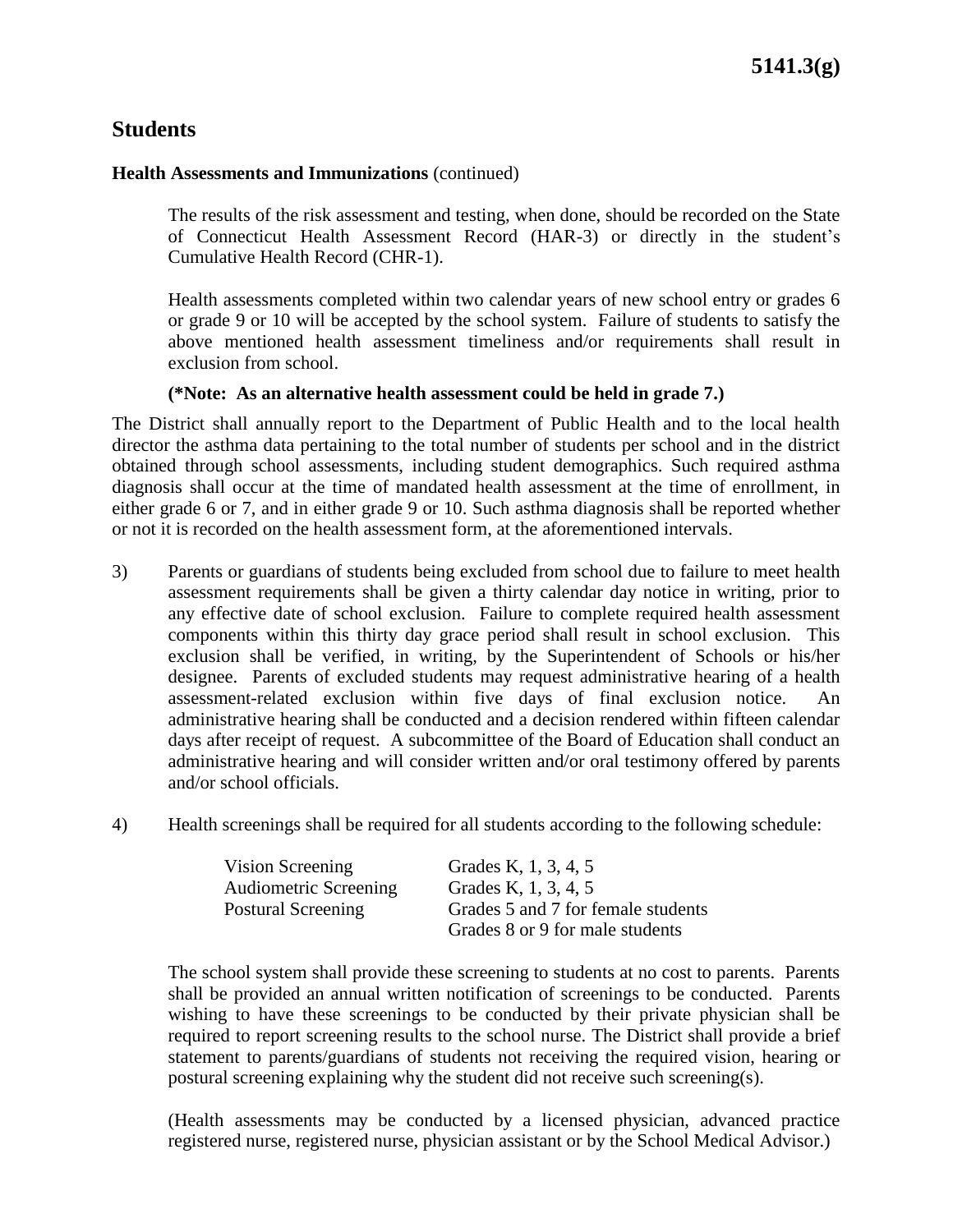### **Health Assessments and Immunizations** (continued)

5) Parents of students failing to meet standards of screening or deemed in need of further testing shall be notified by the Superintendent of Schools.

Students eligible for free health assessments shall have them provided by the health services staff. Parents of these students choosing to have a health assessment conducted by medical personnel outside of the school system shall do so at no cost to the school system.

- 6) Health records shall be maintained in accordance with Policy #5125.
- 7) All candidates for all athletic teams shall be examined annually by the designated school physician at a time and place determined by the Director of Athletics and/or coach.

No candidate will be permitted to engage in either a practice or a contest unless this requirement has been met, and he or she has been declared medically fit for athletics.

An athlete need not be re-examined upon entering another sport unless the coach requests it.

If a student is injured, either in practice, a contest, or from an incident outside of school activities at requires him or her to forego either a practice session of contest, that student will not be permitted to return to athletic activity until the school physician examines the student and pronounces him/her medically fit for athletics.

Legal Reference: Connecticut General Statutes 10-204a Required immunizations (as amended by PA 15-174 and PA 15- 242) 10-204c Immunity from liability 10-205 Appointment of school medical adviser 10-206 Health assessments (as amended by June Special Session PA 01-4, PA 01-9, PA 05-272 and PA 07-58) 10-207 Duties of medical advisers 10-206a Free health assessments (as amended by June Special Session PA 01-1) 10-208 Exemption from examination or treatment 10-208a Physical activity of student restricted; board to honor notice 10-209 Records not to be public. Provision of reports to schools.